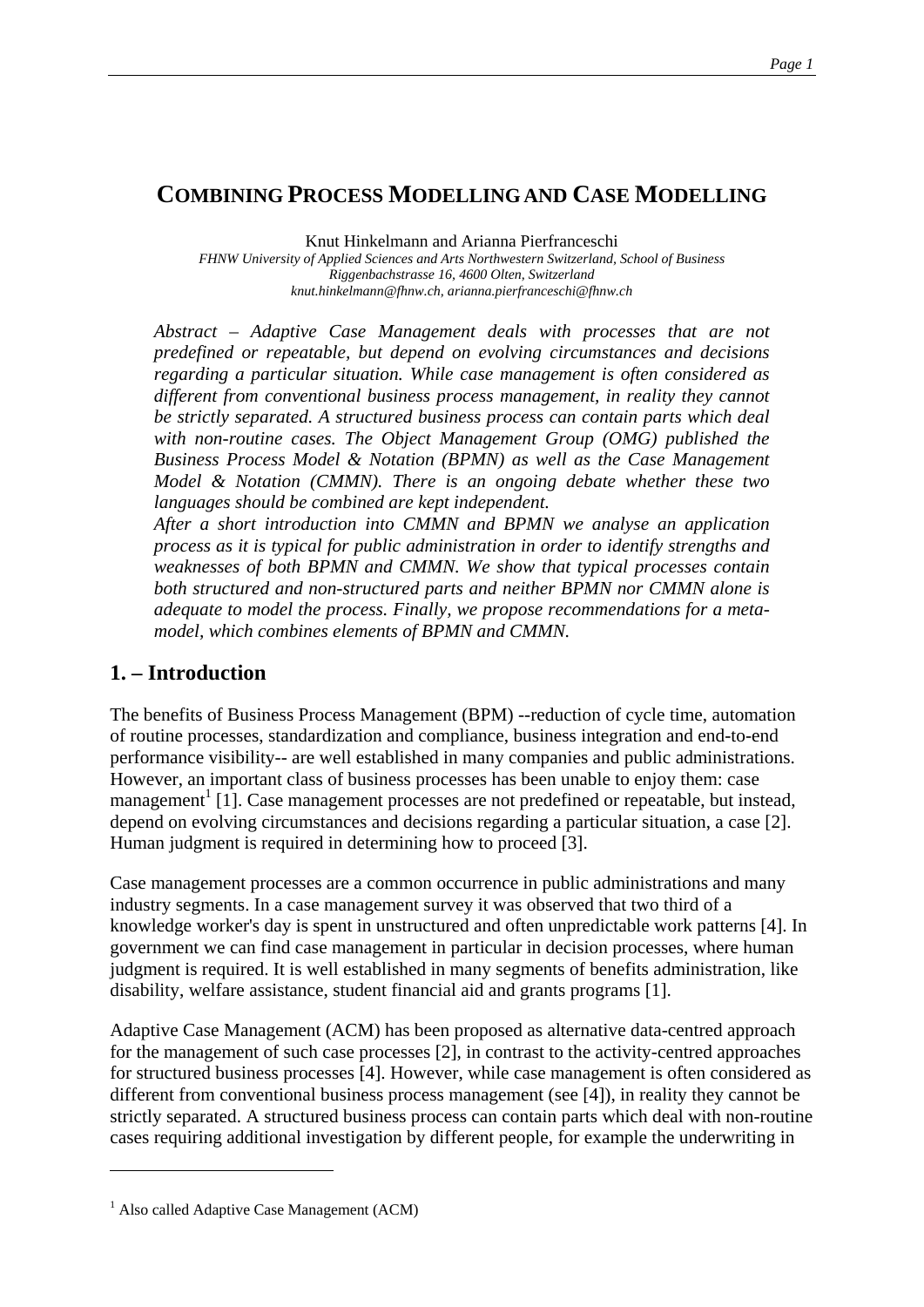financial services [1]. Nevertheless, in 2013 the OMG published the new Case Management Model and Notation (CMMN) [5], a modelling language specific for case management which is separate from Business Process Model and Notation (BPMN) [6], which is a standard for business process modelling.

In this research we investigate, whether and how business process modelling and case modelling should be integrated. We analyse a concrete case and show that neither BPMN nor CMMN alone are appropriate to model all aspects. We analyse the commonalities and differences of BPMN and CMMN and suggest an integrated meta-model that allows to model structured and non-structured aspects of a business process in a single environment.

## **2. – Related Work**

Adaptive Case Management (ACM) has recently received growing attention [7]–[9]. In this section the differences between Adaptive Case Management (ACM) and Business Process Management (BPM) are briefly described.

BPM focuses on business processes consisting of activities in a flow. According to The business process defines the flow of control, all the possible paths and permutations are defined in advance [4]. As an activity occurs, the state of the process changes (see Figure 1). As the state changes, it is transferred from one activity to the next, control flows similarly from one activity to the next.



**Figure 1: States in BPM [10]** 

ACM, on the other hand, focuses on cases consisting on events and outcomes. More precisely a case is a collection of processes and isolated tasks, the number and identity of which cannot be fixed by a predefined template or rules. While the circumstances , which define how and when the case is completed are known, it is not possible to fully predetermine all the tasks needed to complete the case, as stated by Palmer [4]. A case evolves over time in the direction of achieving a goal and it can take unpredictable directions. The activities to reach the completion of the case are determined by the content and context and each of them creates information to add to the case. This defines the state of a case as shown in Figure 2. In particular where human judgment is predominant, ACM is a more appropriate approach.



**Figure 2: States in ACM [10]**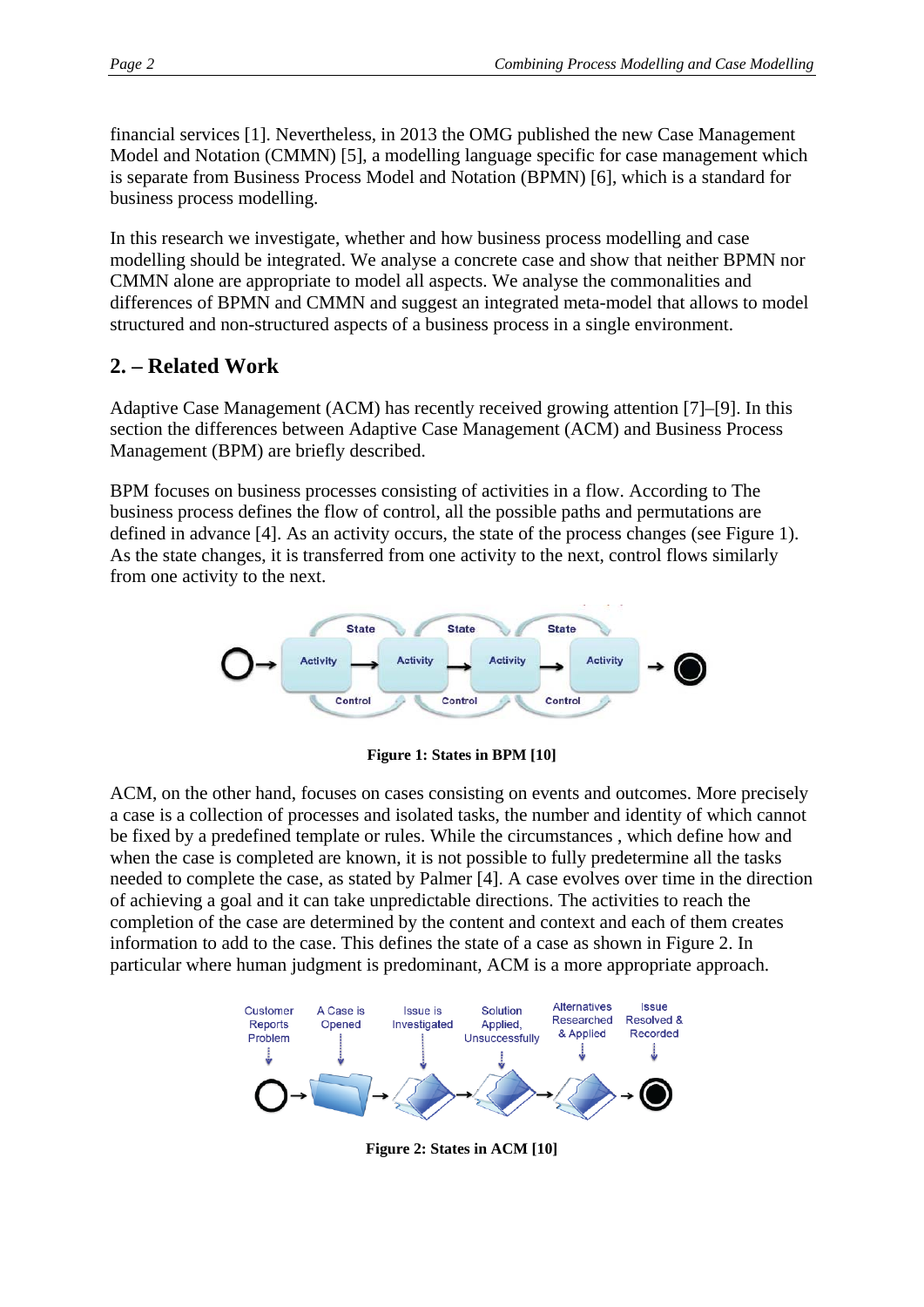Modelling cases has specific requirements compared to process modelling, because with ACM sequence and pathways of execution are not predetermined [4]. In the standard process modelling language BPMN there is the possibility to indicate subprocesses [6] as adhoc, but there is no further support to express specific aspects of cases. As a consequence, the OMG developed the Case Management Model and Notation CMMN [5] as a separate modelling language.

There is an ongoing debate whether a new modelling language is necessary for case management or whether case modelling can be an extension of business process modelling. While Swenson claims that "BPMN is incompatible with ACM" [11], Silver argues that BPMN and CMMN should be merged [12]. He proposes to extend BPMN with case-specific element of CMMN. To illustrate his argument, he shows an example with case elements added to BPMN. Also IBM works on a case extension of their business process modelling in tool [13] offering the possibility to add discretionary tasks in business processes, instantiating them at runtime either manually by a user or by a few defined preconditions. In other words IBM's BPM 8.5.5 seamlessly blends runtime and non runtime processes, and all combinations thereof, in a single product. Other approaches combine CMMN and BPMN in the same tool by reusing model elements (see for example [14]). In contrast, we focus on developing an integrated language with elements from both CMMN and BPMN.

## **3. – Overview of BPMN and CMMN**

In this section we give a short overview of BPMN [6] and CMMN [5]. This section is not intended as an introduction into the languages but serves as a reference.

For convenience we show in Table 1 the main elements of BPMN, which can be divided into 4 categories: flow objects, connectors, artefacts and swimlanes. The focus of BPMN is to model the control flow of business processes (with flow objects and sequence flow connector), the assignment of activities to participants (using swimlanes) and information flow (using data objects and message flow).

| <b>Element Name</b> | <b>Element Icon</b> |                  | <b>Element Description</b>                                                                                                                                                                           |  |  |
|---------------------|---------------------|------------------|------------------------------------------------------------------------------------------------------------------------------------------------------------------------------------------------------|--|--|
| <b>Flow Objects</b> |                     |                  |                                                                                                                                                                                                      |  |  |
| <b>Activities</b>   | Task                | Sub-Process<br>Æ | An activity is work that is performed within a<br>business process. There are 2 types of activities:<br>Tasks which are units of work and Sub-Processes<br>which are activities that can be refined. |  |  |
| <b>Events</b>       |                     |                  | Events are states that affect the flow of the process;<br>one can distinguish Start, Intermediate or End<br>Events. They can trigger activities (catching) or are<br>its result (throwing).          |  |  |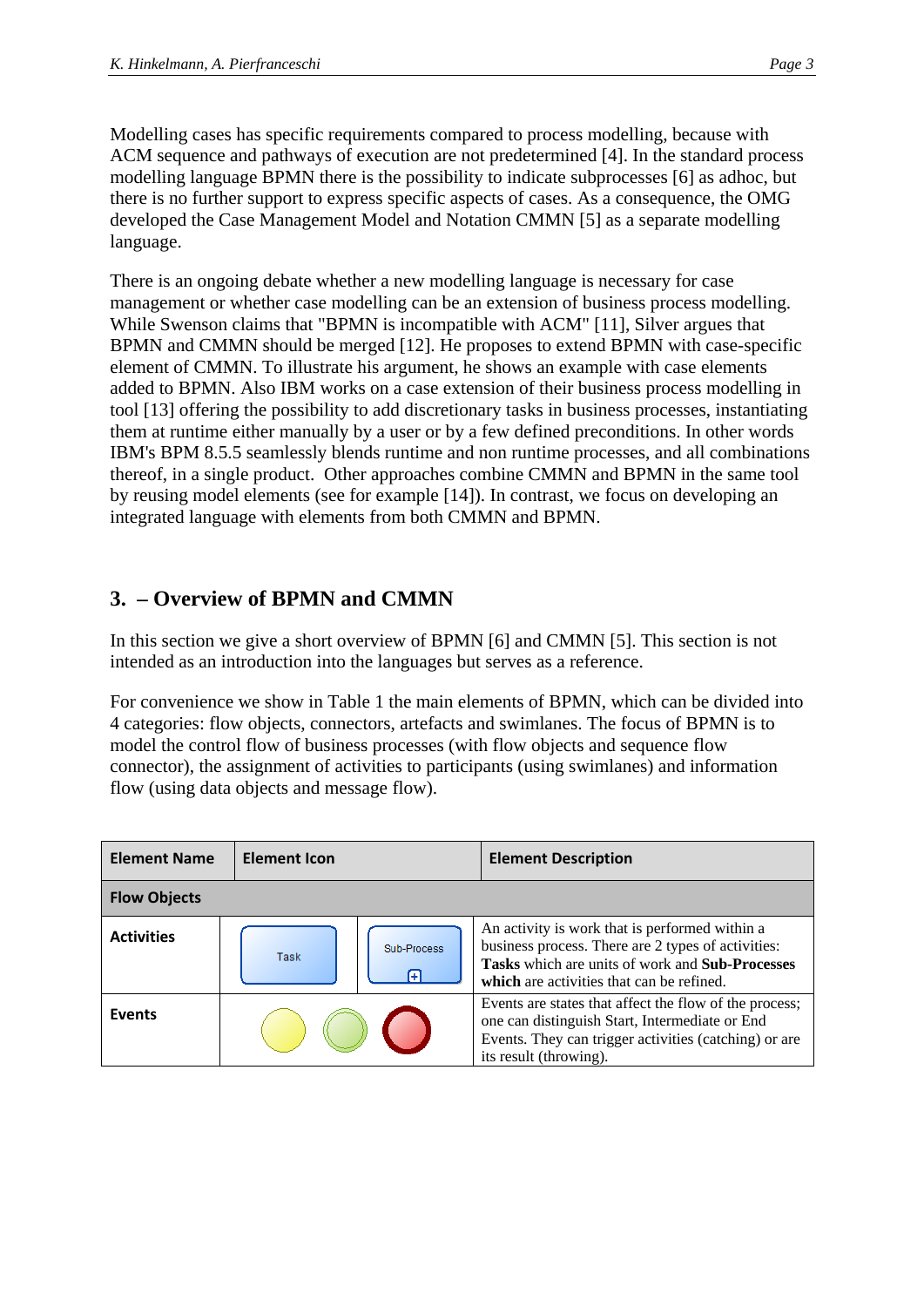| <b>Gateways</b>                | <b>Exclusive</b><br>Exclusive<br>Gateway.<br>Gateway<br>Event-Based Parallel<br><b>Inclusive</b><br>Gateway<br>Gateway<br>Gateway | Gateways represent points of control: they split and<br>merge the flow of a process: Exclusive Gateways<br>route the sequence flow to exactly one of the<br>outgoing branches. Event-based Gateways route to<br>the subsequent event which happens first. Parallel<br>Gateways (AND) activate all outgoing branches.<br>Inclusive Gateways (OR) activate at least one<br>branch. |  |  |  |
|--------------------------------|-----------------------------------------------------------------------------------------------------------------------------------|----------------------------------------------------------------------------------------------------------------------------------------------------------------------------------------------------------------------------------------------------------------------------------------------------------------------------------------------------------------------------------|--|--|--|
| <b>Connectors</b>              |                                                                                                                                   |                                                                                                                                                                                                                                                                                                                                                                                  |  |  |  |
| <b>Sequence</b><br><b>Flow</b> |                                                                                                                                   | A Sequence Flow is used to show the order that<br>activities within a Pool.                                                                                                                                                                                                                                                                                                      |  |  |  |
| <b>Message Flow</b>            |                                                                                                                                   | Interaction between Pools is handled through<br><b>Message Flow.</b>                                                                                                                                                                                                                                                                                                             |  |  |  |
| <b>Association</b>             |                                                                                                                                   | Data Associations connect Data Objects to<br>Activities.                                                                                                                                                                                                                                                                                                                         |  |  |  |
| <b>Artefacts</b>               |                                                                                                                                   |                                                                                                                                                                                                                                                                                                                                                                                  |  |  |  |
| Data Object                    | Data Object Data Input Data Output Data Store                                                                                     | Artifacts provide the capability to show information<br>beyond the basic flow-chart structure of the<br>Process. Data Objects can be used to define Inputs<br>and Outputs of activities or Data Stores which<br>represent repositories or databases.                                                                                                                             |  |  |  |
| <b>Swimlanes</b>               |                                                                                                                                   |                                                                                                                                                                                                                                                                                                                                                                                  |  |  |  |
| Pool                           | Name                                                                                                                              | A pool is a container for a business process or a<br>participant in a collaboration                                                                                                                                                                                                                                                                                              |  |  |  |
| Lanes                          | Name<br>Name Name                                                                                                                 | A lane is an optional subdivision of a process level.<br>They are typically used to associate process<br>activities with particular actors. Each participant<br>that performs activities in a business process has a<br>lane. A lane can represent a role, an organizational<br>unit or a system.                                                                                |  |  |  |

**Table 1: BPMN Modeling Elements** 

The modeling elements of CMMN are shown in Table 2. Case management allows planning of tasks at run-time. This can be modelled in CMMN using discretionary tasks. The worker can add one or more instances of discretionary tasks to the plan [5, p. 14f]. Planning tables support the human worker in planning. A planning table contains applicability rules for the discretionary tasks. During planning only Discretionary Items, for which the Applicability Rule evaluates to "true", must be shown to the Case Worker.

Control flow in CMMN is not modelled via gateways but via Sentries. A Sentry is assigned to task, stages and milestone. A Sentry is a combination of an event and a condition. When the event is received, a condition is checked. If the condition evaluates to true, the Plan Item is activated.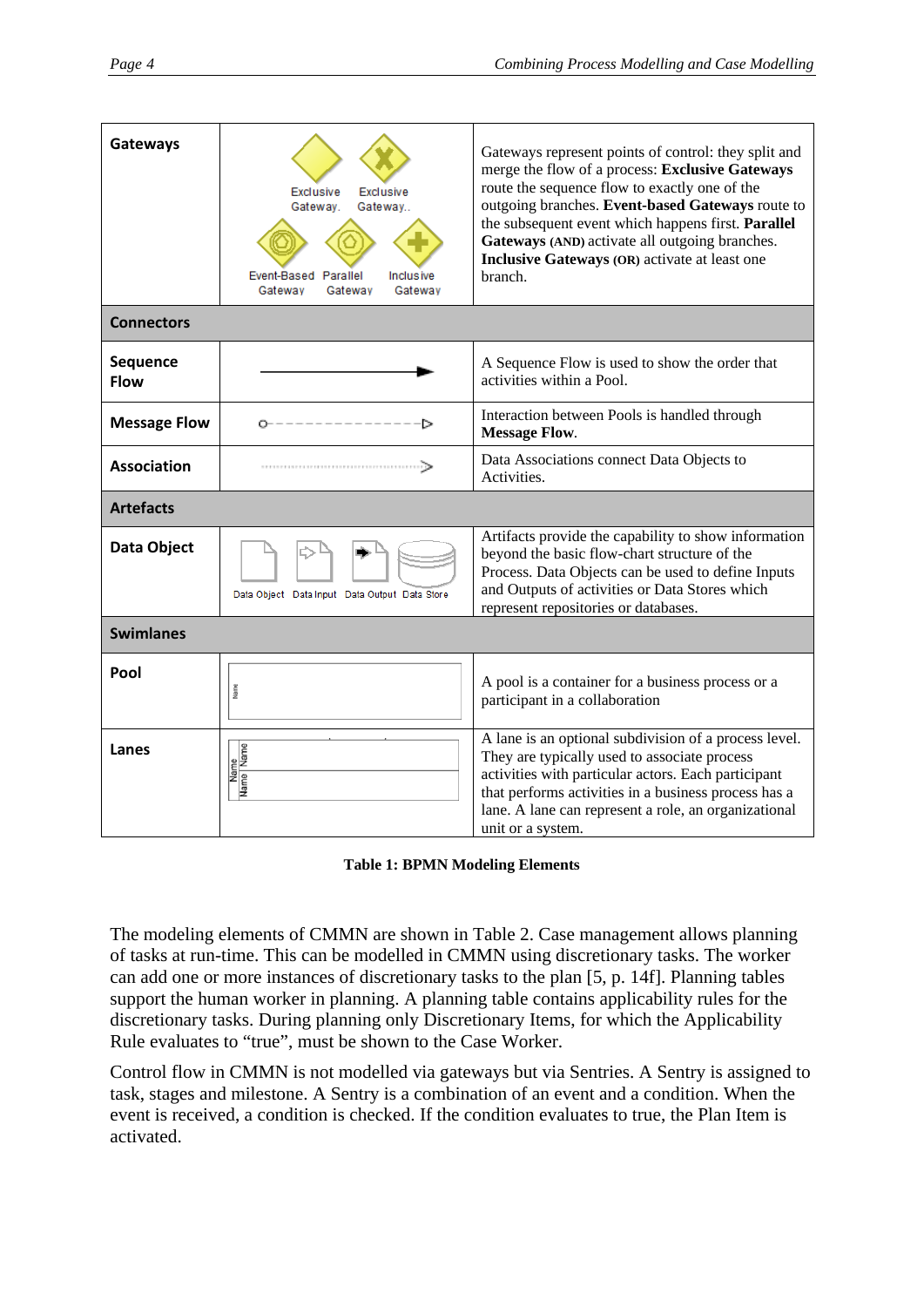| <b>Element Name</b>                 | <b>Element Icon</b>                                                              | <b>Element Description</b>                                                                                                                                                                                                                                                                                          |  |  |
|-------------------------------------|----------------------------------------------------------------------------------|---------------------------------------------------------------------------------------------------------------------------------------------------------------------------------------------------------------------------------------------------------------------------------------------------------------------|--|--|
| <b>Case Plan</b><br><b>Model</b>    | Case Plan Model                                                                  | The behavior of a Case is captured in a Case Plan Model. For each<br>Case model, a Case Plan Model is required and it comprises all<br>elements that represent the initial plan of the case as well as all<br>elements that support the further evolution of the plan through run-time<br>planning by case workers. |  |  |
| <b>Plans Items</b>                  |                                                                                  |                                                                                                                                                                                                                                                                                                                     |  |  |
| <b>Task</b>                         | Task                                                                             | A Task is a unit of work.<br>Task can specialized into three types of Tasks. Tasks can be<br>specialized to human tasks, case tasks (calling another case) and<br>process tasks (call to a business process)                                                                                                        |  |  |
| <b>Discretionary</b><br><b>Task</b> | <b>Discretionary</b><br>Task                                                     | <b>Discretionary Tasks</b> are available to the Case worker to be applied to<br>his/her discretion. Any task type can be discretionary. They are<br>depicted like tasks but with dashed lines.                                                                                                                      |  |  |
| <b>Plan Fragments/Stages</b>        |                                                                                  |                                                                                                                                                                                                                                                                                                                     |  |  |
| <b>Plan Fragment</b>                | A Plan Fragment is a container of Plan Items and Sentries.<br>Plan Fragment<br>田 |                                                                                                                                                                                                                                                                                                                     |  |  |
| <b>Stage</b>                        | Stage<br>÷                                                                       | Stages are Plan Fragments that can be tracked. They may be considered<br>"episodes" of a Case.                                                                                                                                                                                                                      |  |  |
| <b>Milestones</b>                   |                                                                                  |                                                                                                                                                                                                                                                                                                                     |  |  |
| <b>Milestone</b>                    | <b>Milestone</b>                                                                 | A Milestone is a Plan Item Definition that represents an achievable<br>target, defined to enable the evaluation of the progress of the Case.                                                                                                                                                                        |  |  |
| <b>Event Listeners</b>              |                                                                                  |                                                                                                                                                                                                                                                                                                                     |  |  |
| <b>Event Listener</b>               |                                                                                  | An event is something that "happens" during the course of<br>a Case. Event Listeners are used to model events that do<br>not happen to Plan Items. They can be specialized as:<br><b>Timer</b> or User Event Listeners.                                                                                             |  |  |
| <b>Other Items</b>                  |                                                                                  |                                                                                                                                                                                                                                                                                                                     |  |  |
| <b>Planning Table</b>               |                                                                                  | The planning tables make the Discretionary Items dynamically<br>applicable for planning. Only Discretionary Items, for which the<br>Applicability Rule evaluates to "true", are shown to the Case Worker.                                                                                                           |  |  |
| <b>Sentries</b>                     |                                                                                  | Plan Items may have associated Sentries. They define the criteria<br>according to which the Plan Items are enabled (or entered) and<br>terminated (or exited). If depicted by a shallow "Diamond" they are<br>entries and if depicted by a solid "Diamond" they are exits.                                          |  |  |
| <b>Case File</b>                    |                                                                                  | All information, or references to information, that is required as<br>context for managing a Case, is defined by a Case File. A Case File<br>onsists of Case File Items that may represent a piece of information of<br>any nature, ranging from unstructured to structured, and from simple to<br>complex.         |  |  |
| <b>Connector</b>                    |                                                                                  | A Connector has the shape of a dotted line and it can be used to<br>visualize dependencies between Plan Items.                                                                                                                                                                                                      |  |  |

**Table 2: CMMN Modeling Elements**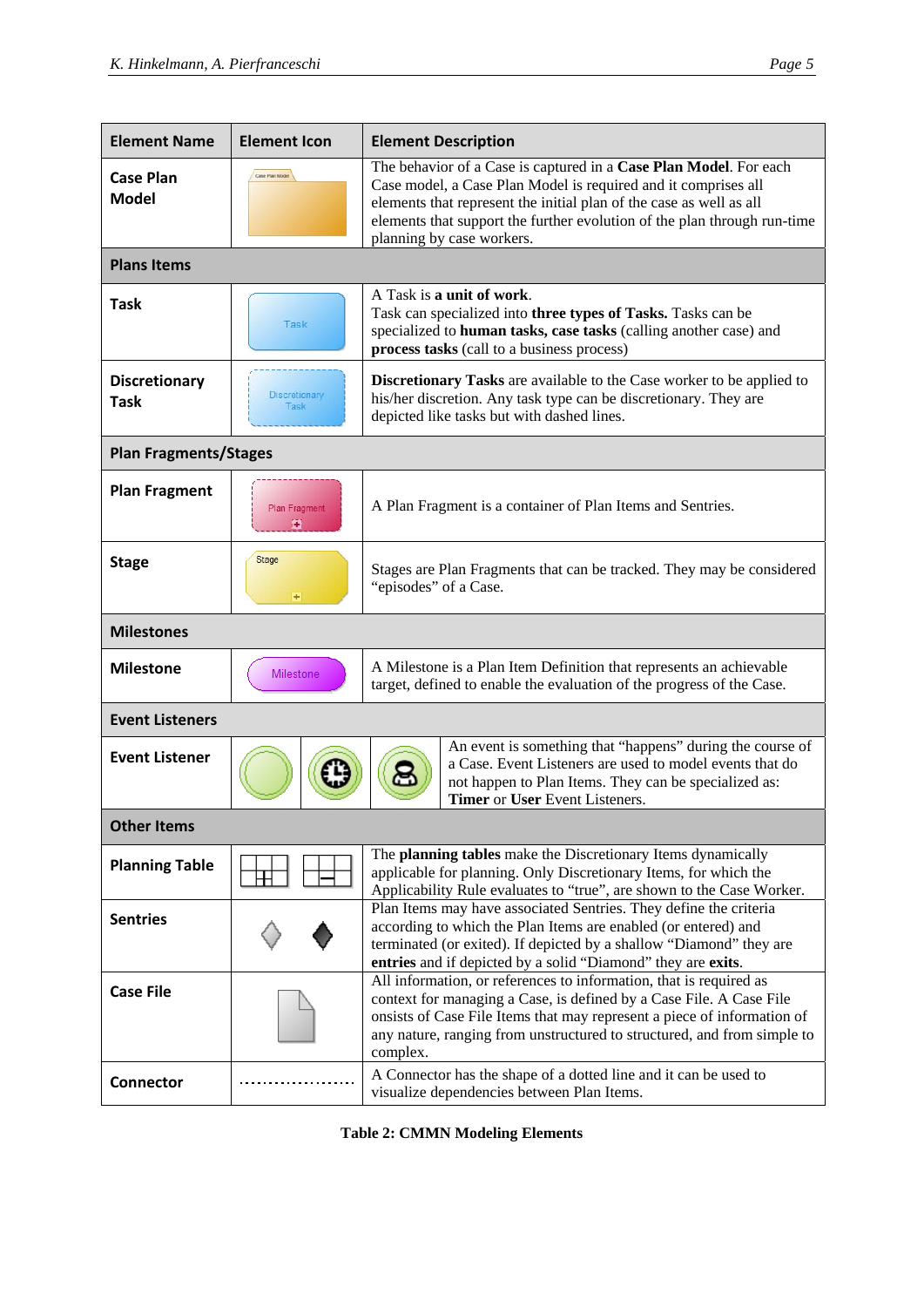# **4. – Case Study - Application Processes in Public Administration**

In this section we present a case study to demonstrate the necessity of combining case management and business process management in public administrations.

In public administrations we often find processes where citizens or companies file an application that has to be handled by human workers. Examples are applications for building permission, social welfare, student financial aid, or grants programmes. Many of these processes can be regarded as knowledge work [15]. Thereby, workers are often involved in different cases at the same time and collaborate with each other in order to achieve a common goal [16].

As an example of such an application process we analyse the admission process for the Master of Science programmes at the School of Business FHNW.

- The process starts when the application from a candidate is received.
- First the study assistant checks eligibility of the candidate.
- The dean validates the eligibility as proposed by the study assistant.
- Candidates who obviously are not eligible are rejected. The other candidates are invited for an interview, which is made by the interview team.
- Then the admission commission decides whether the candidate is accepted.
- For accepted candidates the administration determines the tuition fee.
- The study assistant informs the candidate about acceptance and tuition fee.

This process can be represented in BPMN as given in Figure 3



**Figure 3: Application Process in BPMN 2.0**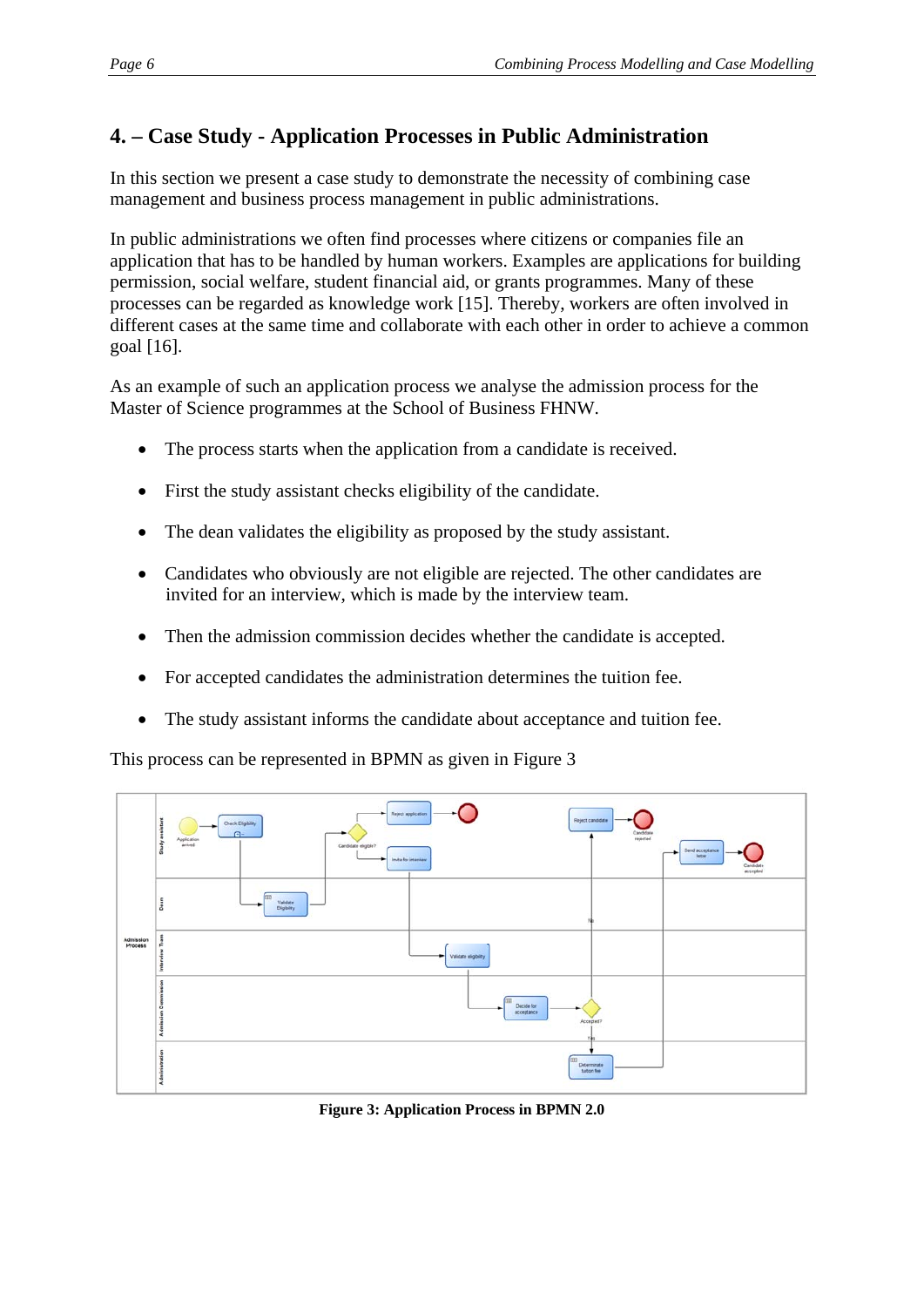Check Eligibility is an adhoc subprocess which consists of the following tasks:

- The study assistant checks for completeness of the documents.
- The candidate's transcript of records is analyzed to determine whether the bachelor degree is acceptable and whether the average grade is at least "good".
- If the grading system is from a foreign university, it has to be mapped to the Swiss grading system.
- It is checked whether the university, from which the candidate got the bachelor degree, is accredited. If the university is unknown, the study assistant can access several information sources he/she can ask public authorities in the country to confirm the status of the university.

In this sense the application process is a good example to compare the adequacy of BPMN and CMMN. It contains elements that are typical for both BPM and ACM. The main process is a standard routine process. It follows a predefined flow, thus the use of BPMN is an appropriate choice.

However, modelling the Check Eligibility subprocess in BPMN reveals some problems. It is a non-routine process consisting of activities whose execution depends on the situation as well as the competences and experiences of the person who executes the tasks. For example, it is up to the study assistant, who executes the activity "Check Accreditation of University", which activities need to be performed and whether additional steps are required. If the study assistant already knows the university which an applicant comes from (maybe from a previous case) he/she would not need to access any information sources for the university checking. Conversely, if the study assistant does not know the university and he/she is not able to find information about it in any of the proposed information source, he/she can decide to follow additional procedures or to find new information sources in order to get the information needed. Thus, human judgment is required in determining how to proceed.

Furthermore, the order of the tasks is not fixed, tasks can overlap and they can depend on each other. If for example, the study assistant finds out during the task "Analyse Application Documents" that the bachelor degree is acceptable, the tasks "Analyse Transcript of Record" is not necessary anymore.



**Figure 4: Check Eligibility in CMMN**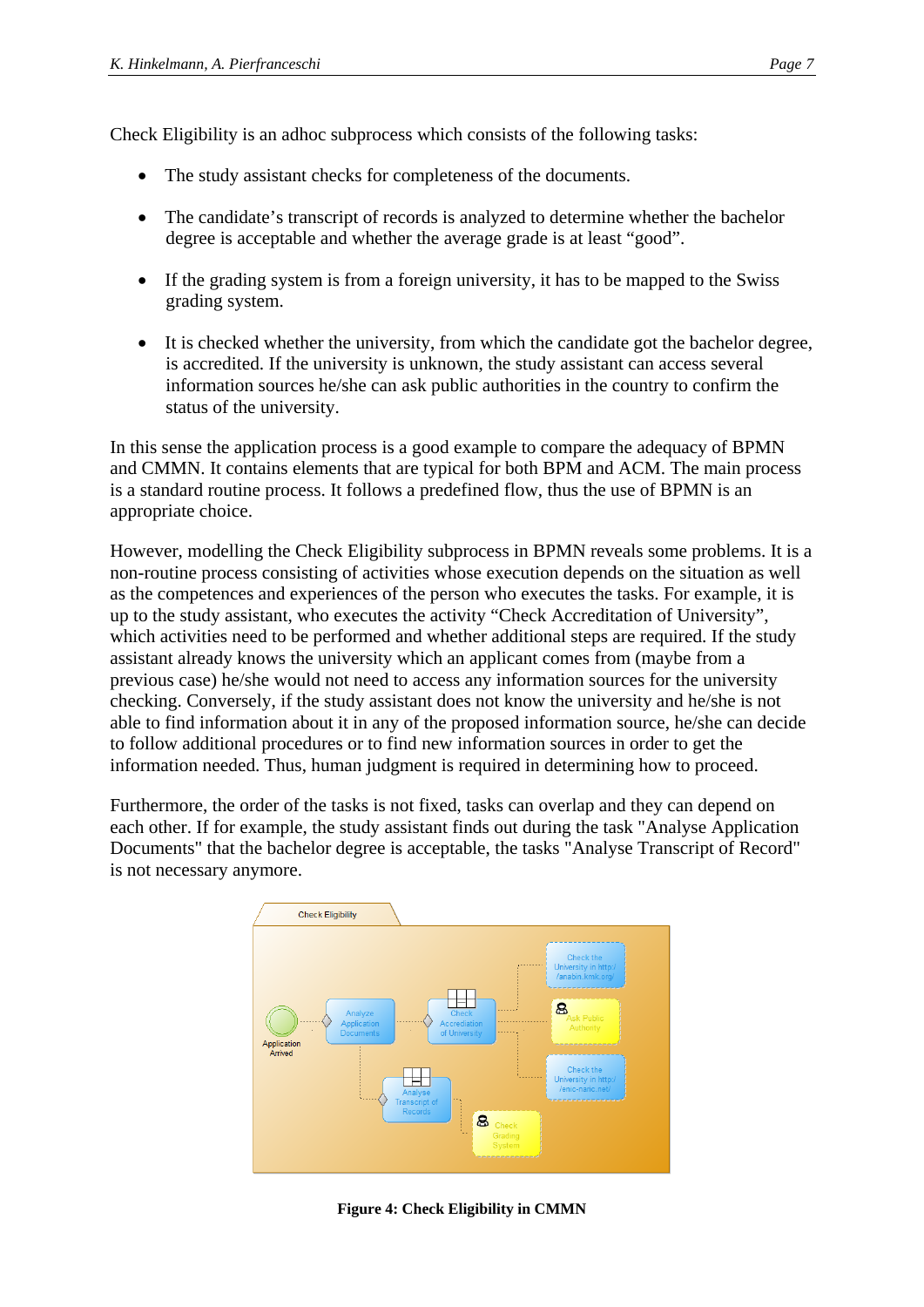For this non routine part of the process we need another kind of modelling. CMMN would allow to model this subprocess by using discretionary tasks and Sentries (see Figure 4). In particular the discretionary tasks, whose execution depends in the individual human worker, cannot be modeled adequately in BPMN.

## **5. – Appropriateness of BPMN and CMMN for Modeling the Application Process**

The case study presented in section 4 has been modelled by a combination of BPMN and CMMN. The overall process is modelled in BPMN while for the sub-process CMMN was regarded as adequate. In this section we have a more detailed look at the model. We show present arguments for the separation of the model and also explain advantages and limitations of each of the modelling languages.

#### **5.1 – Modeling Control Flow in BPMN and CMMN**

In BPMN the order of activities is modeled with a dedicated arrow for the sequence flow. In CMMN there is only one type of relation. To model a sequence flow, the connector associates a tasks with the Sentry of the successor task. A Sentry is a combination of an event and a condition. The task is triggered when the event is received and the condition evaluates to true. Thus, the BPMN sequence flow on the left of Figure 5 and the CMMN connection on the right of Figure 5 are equivalent, if the condition of the Sentry is either empty or always true.



**Figure 5: Modeling sequence flow in BPMN and CMMN** 

The conditions of a Sentry can also be used to model gateways. To model an exclusive gateway in CMMN, the Sentry conditions of the subsequent gateways must be exclusive. Thus, the process flow of the admission process in Figure 3 could be modeled in CMMN. But while in BPMN it can be directly whether a gateway is exclusive, in CMMN this is hidden in the Sentries.

As a consequence, BPMN is preferable for modeling structured processes. Although the flow of a process can also be modeled in CMMN, the meaning of the connection is hidden in the Sentry. Thus, the graphical model in CMMN is less expressive than a BPMN model.

#### **5.2 – Assigning Tasks to Roles**

The lanes in BPMN visualize, who is responsible for which activity. Lanes can represent organisation units, roles or systems. In the admission process the lanes are used to assign tasks to the study assistant, the dean, the interview team and the administration.

CMMN is lacking a visual modeling element for assigning tasks to roles. Instead, CMMN has a role concept. Roles in CMMN authorize case workers or teams of case workers to perform Human Tasks, plan based on Discretionary Items, and raise user events [5]. The assignment of tasks to roles, however, is not visualized but represented via attributes of tasks.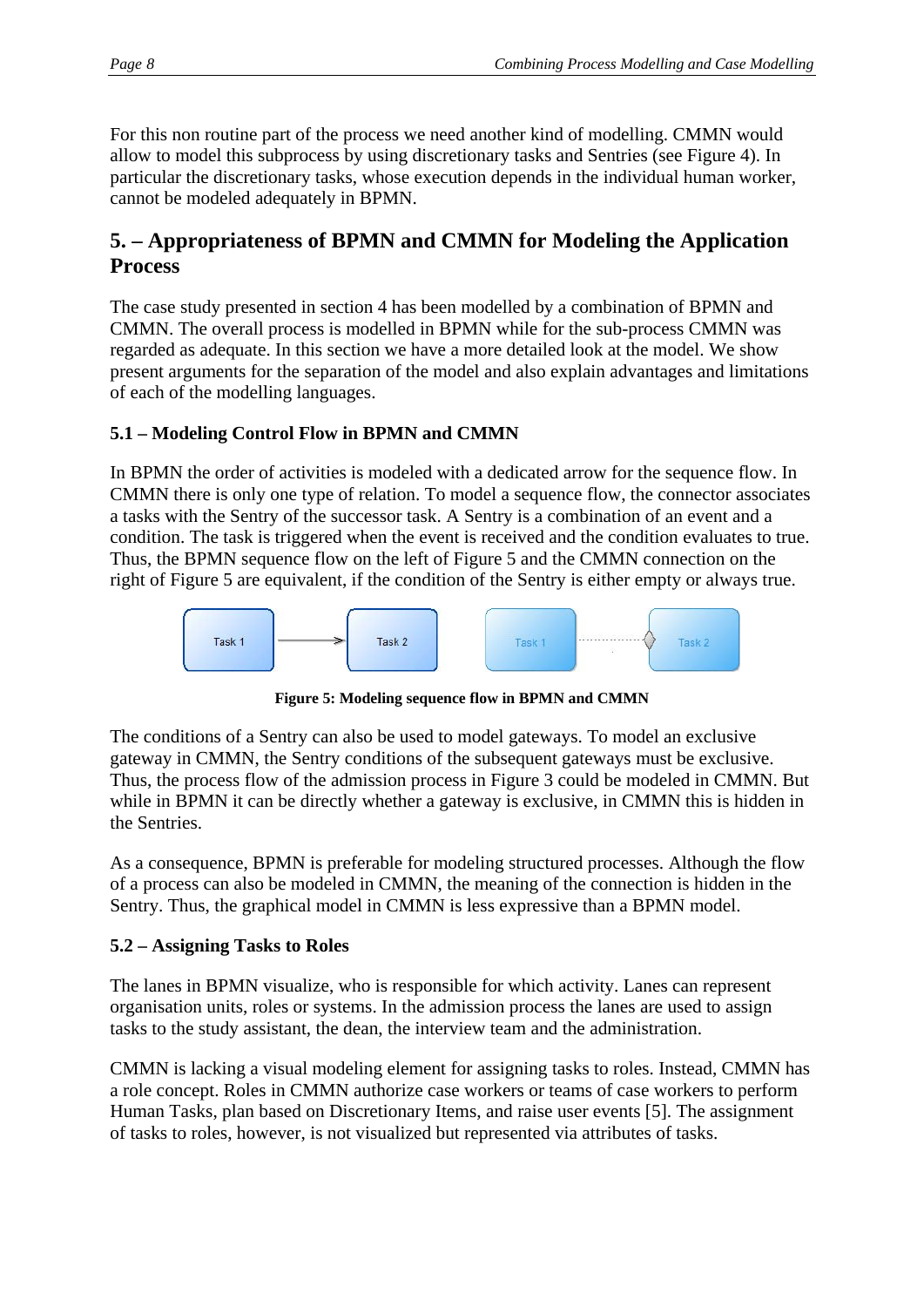#### **5.3 – Discretionary Tasks**

Sections 5.1 and 5.2 show some advantages of BPMN for modeling structured processes and for assigning tasks to people. However, BPMN does not have a specific expression to model tasks, whose execution depends on the judgment and preference of the worker. In BPMN all tasks are integrated in a sequence flow. Whether a task is executed depends on conditions about data or on events.

We could use gateways. In the same situation it can happened that one worker would execute an activity but another would not need to execute the activity because of his/her experiences or knowledge. This kind of dependence on the individual worker is not typical use of gateways.

For cases, however, planning tasks at runtime is typical. In the subprocess Check Eligibility (see Figure 4), the human worker can decide at runtime whether he/she want to access an information source for checking the accreditation of a university. He/she might have a preference for a specific source, maybe because of an more or less intuitive interface. If the human worker already knows the university, he/she might decide not to access an information source at all. This can be modeled in CMMN with discretionary task (see Figure 4).

However, individually adding and selecting tasks might be appropriate also in a structured process. An example is the task "Decide for acceptance". Although it is part of the structured BPMN process, the human workers - dependent on their individual skills and experiences can do additional research to decide the case. This would be possible to model as discretionary tasks in CMMN which are not available in BPMN.

#### **5.4 – Modeling Decision Logic**

In the process model of Figure 3 we see several processes which are tagged as business rules tasks. These tasks are decision tasks and the business rules represent the decision logic. Von Halle and Goldberg provide arguments why separating the decision logic from the process flow is good modeling style [17]. Decision logic could be represented as busienss rules, or as a decision model [17]. Business rules tasks are appropriate to link process model and decision logic. Business rules tasks are available in BPMN but lacking in CMMN.

### **6. – Proposal for a combined Process and Case Modeling Language**

The analysis of the previous Section revealed that neither CMMN nor BPMN alone are able to model the application process of the case study in a suitable way. As a consequence, we propose to specify a modeling language that combines elements of the two modeling languages. From the analysis we derived the following requirements for the combined business process and case modeling language:

- The language should allow visualizing the control flow. This makes process flow easy to understand and support the communication with the different stakeholder of a process. The sequence flow connector and the gateways of BPMN are suitable for making the control flow explicit.
- Lanes are a commonly accepted approach to visualize the assignment of tasks to participants (roles, organization units and systems).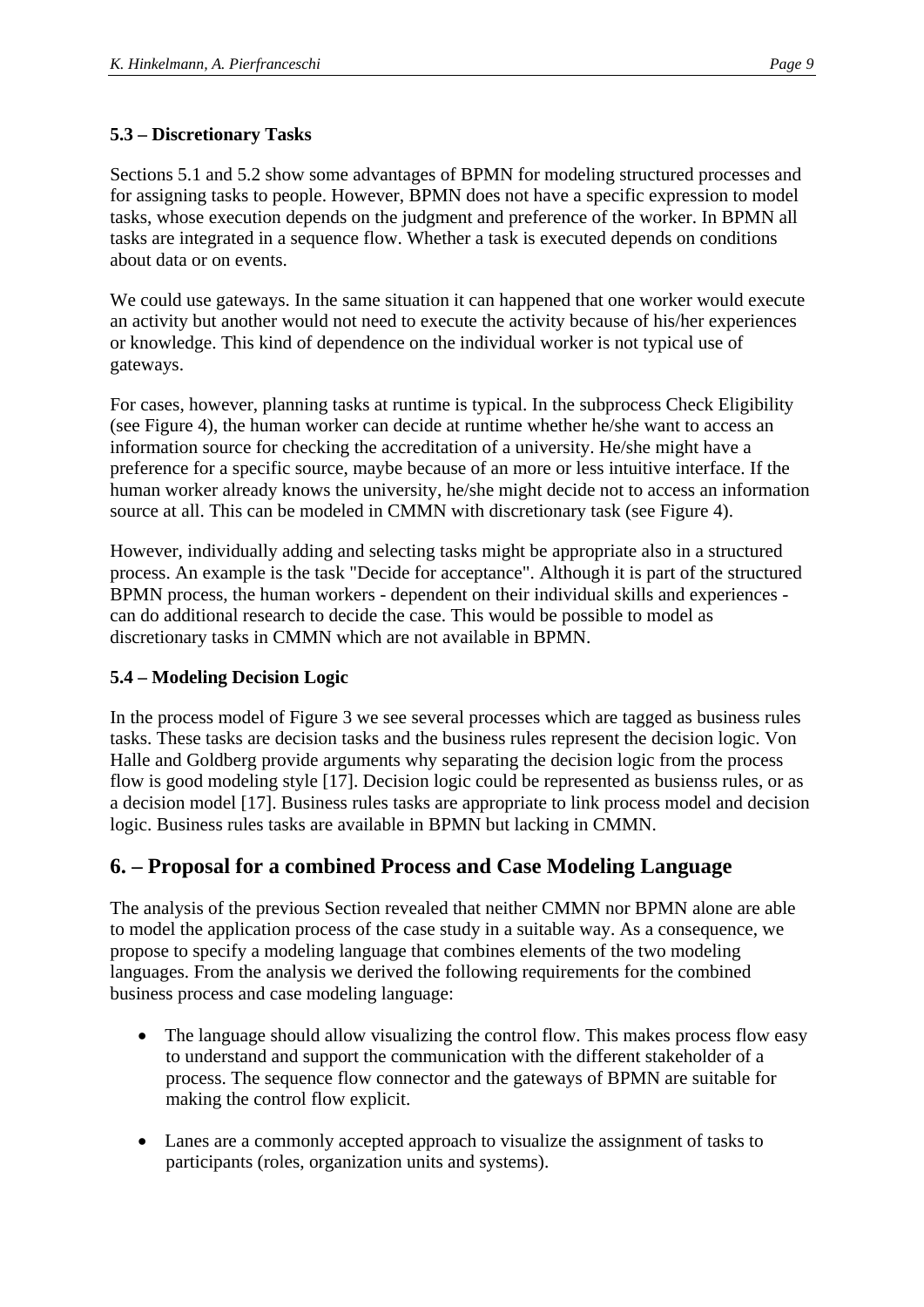- It should be possible to connect discretionary tasks to any kind of human task even those embedded in a structured process flow. This allows knowledge workers to flexibly
- It should be possible to model tasks which are not embedded in a process flow and which can be triggered at any time based on events and conditions. Sentries of CMMN are adequate to satisfy this requirement.
- BPMN and CMMN have different types of tasks. The new language should include the task types of both BPMN and CMMN. In particular, business rules tasks should be part also of non-structured process part.
- Three types of rules should be supported by the modeling languages:
	- o business rules representing decision logic which is applied while executing a task
	- o activation rules that determine whether a task is triggered -this corresponds to the Sentries of CMMN
	- o applicability rules support the human user in planning the discretionary task

Silver has argued that BPMN covers about 90% of what is needed for business processes [13]. Following his argument, it would be a good approach to start with BPMN and add the necessary case aspects. If BPMN would be a subset of the new language, the huge number of already existing BPMN models could still be used. This is an important advantage and would increase the chance that the new language is accepted by process managers.

### **7. – Conclusion**

We have shown that in practice neither Case Management nor Business Process Management alone are adequate to deal with application processes, which are typical for public administrations. While BPMN is suitable to model control flow, it lacks possibilities to support planning at run-time. The latter, however, is the strength of CMMN. But CMMN lacks the visualization of control flow and task assignments.

A combination of the control flow elements of BPMN with the discretionary tasks and planning elements of CMMN seems to be a suitable language to deal with any kind of processes. A concrete specification and implementation of such a modeling language will be the challenge for future research.

### **References**

- [1] B. Silver, "Case Management: Addressing Unique BPM Requirements," in *Taming the Unpredictable*, L. Fischer, Ed. Lighthouse Point, FL: Future Strategies, 2011, pp. 87– 98.
- [2] M. Kirsch-Pinheiro and I. Rychkova, "Dynamic Context Modeling for Agile Case Management," in *On the Move to Meaningful Internet Systems: OTM 2013 Workshops*, Springer Berlin Heidelberg, 2013, p. pp 144–154.